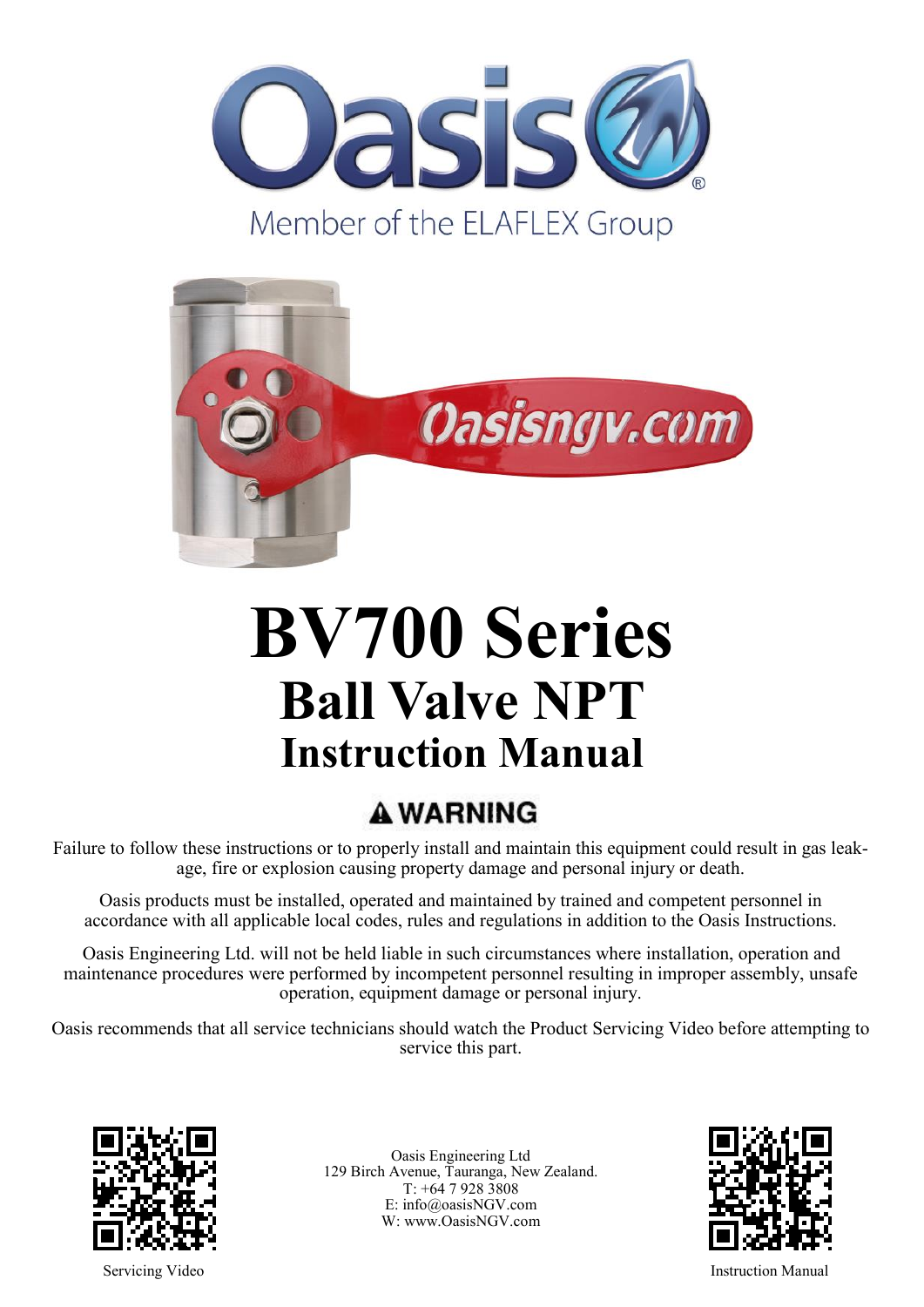



### **Warning!**

#### **High pressure gas and gas equipment can cause serious harm to both infrastructure and personnel if safety precautions are not followed.**

#### **Oasis recommends considering the use of the following PPE when working with high pressure along with any other site specific health and safety requirements:**















Foot Protection Hearing Protection Safety Helmets Hand Protection Safety Glasses



**Ensure the system is clean of debris, vented and isolated before any installation or servicing work is carried out.**

### **Tools Required**



**Spanner** (Wrenches) Recommended spanner sizes on page 4



Yellow, Gas Rated, PTFE Thread Tape - AW TITASEAL

- McMaster-Carr High-Density Thread Sealant Tape
- Blue-Monster gas-guard
- Or Similar



Spray bottle (Snoop or soapy water)



Anaerobic Thread Sealant with PTFE (Optional)

- Loctite 567
- Swagelok SWAK
- Hernon Dripstop 940
- Gasoila FasSeal-ATS
- Or Similar

Oasis Engineering Ltd. 129 Birch Ave, Tauranga, 3110, New Zealand, Ph +64 7 9283808, info@oasisngv.com, www.oasisngv.com

2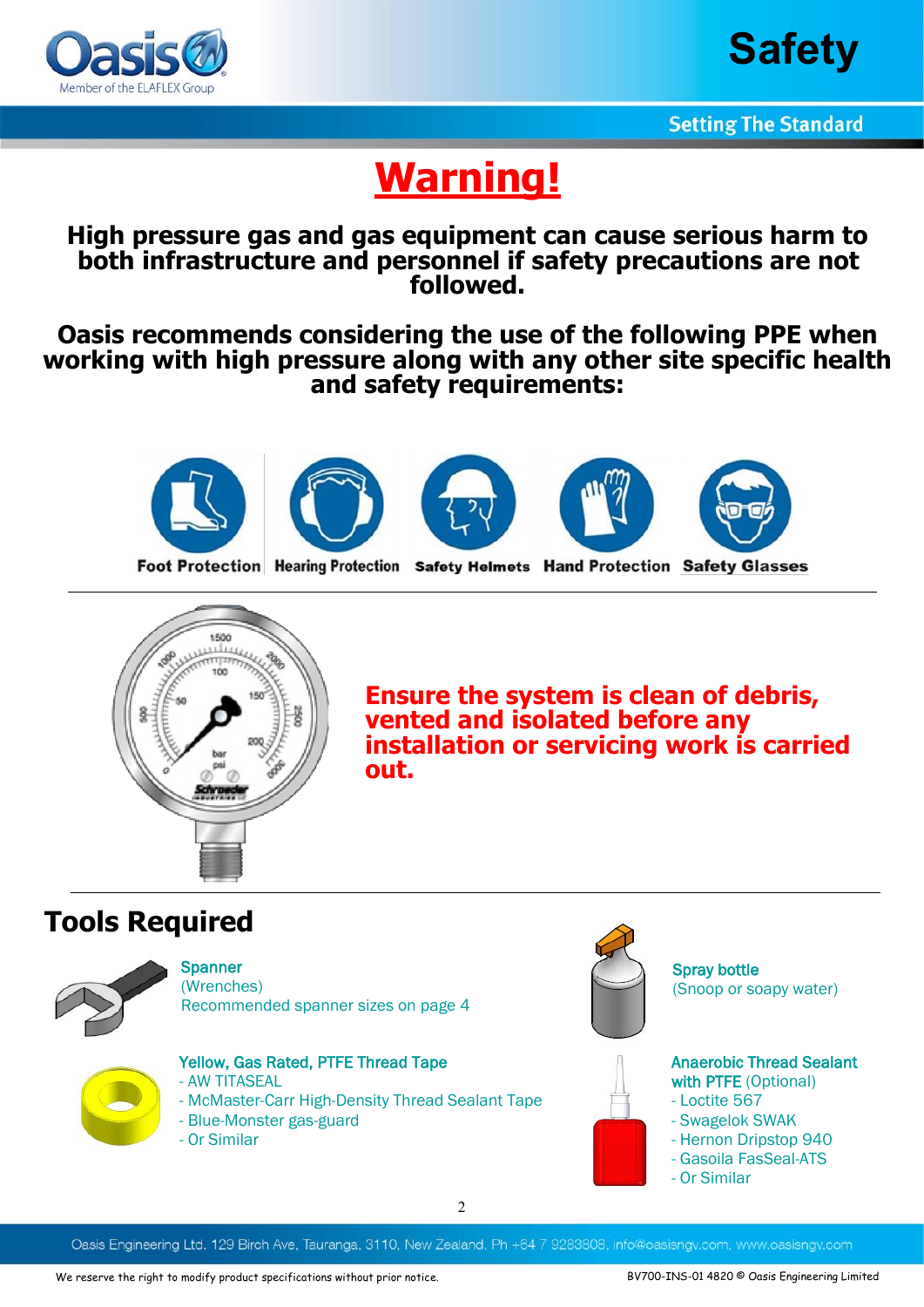### **Installation Instructions**



#### **Setting The Standard**

#### **FOR BALL VALVES BV710 & BV712 MAKE SURE YOU INSTALL THE VALVE IN THE FLOW DIRECTION AS INDICATED BY THE ARROW ON THE VALVE BODY**

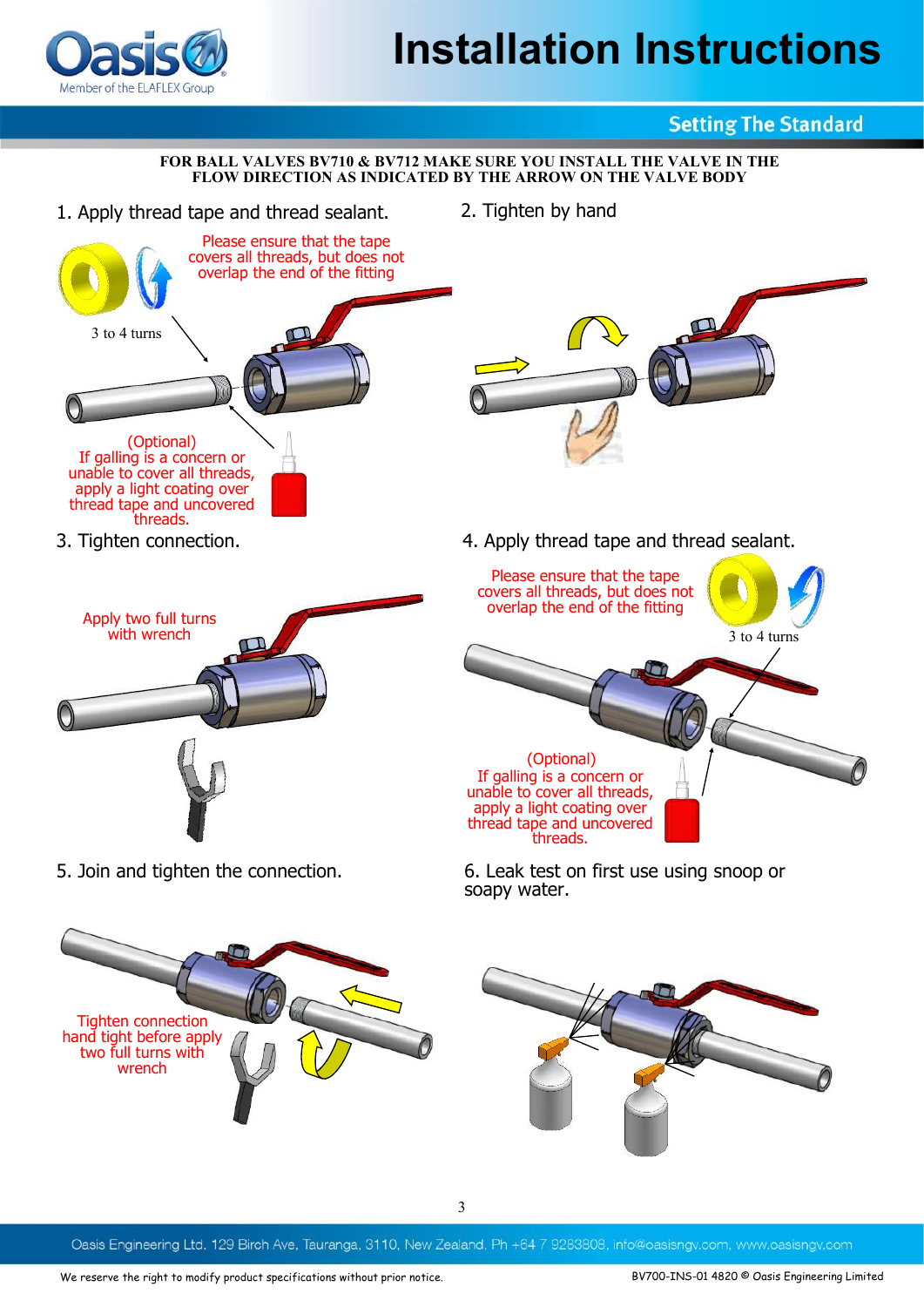

### **Operation Instructions**

#### **Setting The Standard**

#### 1. Closed



**Important: Actuate valve 4 times before use to ensure initial sealing.** 

**Recommended Spanners for End Caps:** 

**BV702 = 25mm BV703 = 28mm BV704 = 34mm BV706 = 50mm BV708 = 60mm BV710 = 66mm BV712 = 79mm**



**Recommended Spanners for Stem Nuts:**

**BV702 = 10mm BV703 = 13mm BV704 = 13mm BV706 = 19mm BV708 = 19mm BV710 = 22mm BV712 = 22mm**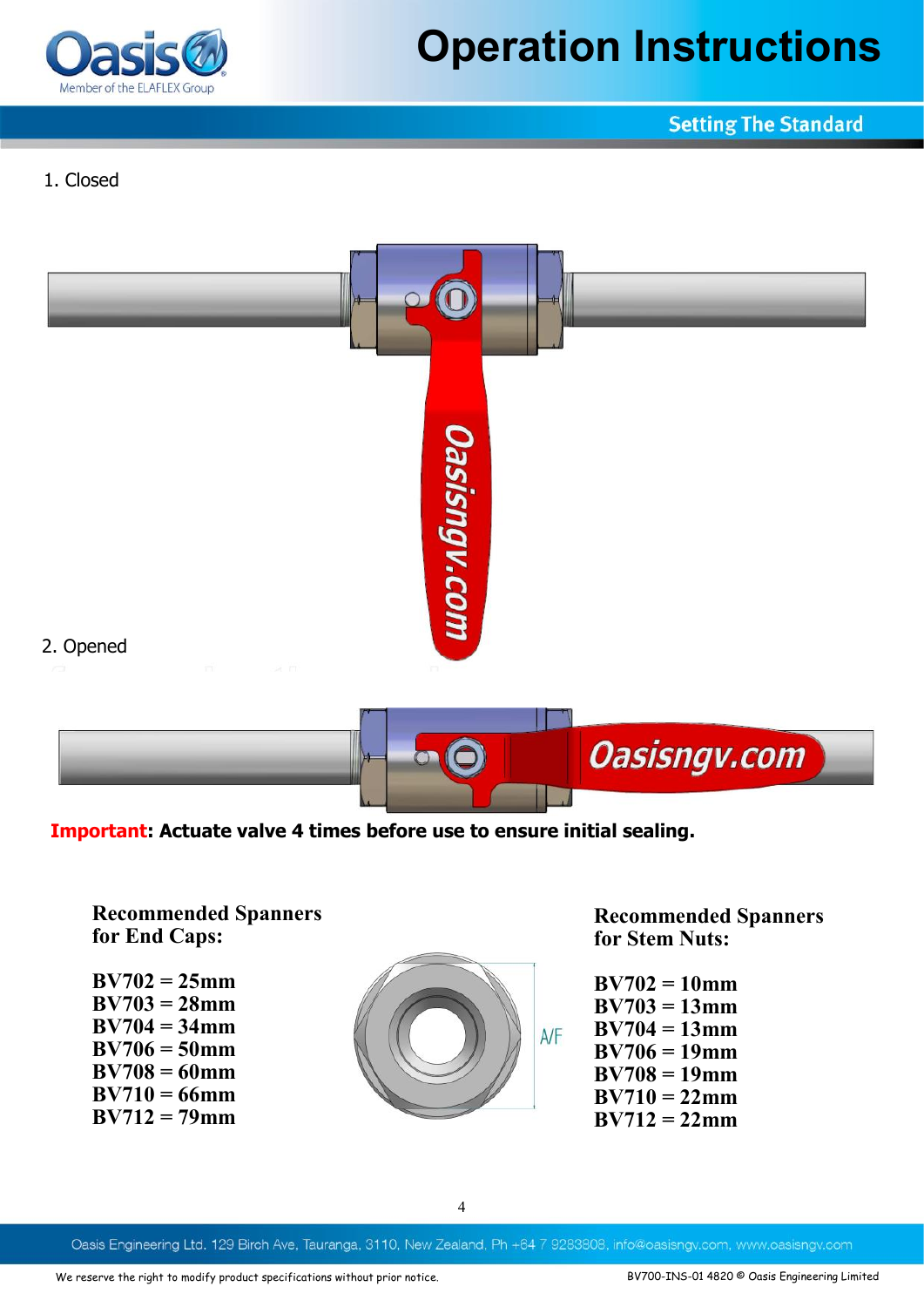

### **Servicing**

**Setting The Standard** 

### **Service Kit Parts**



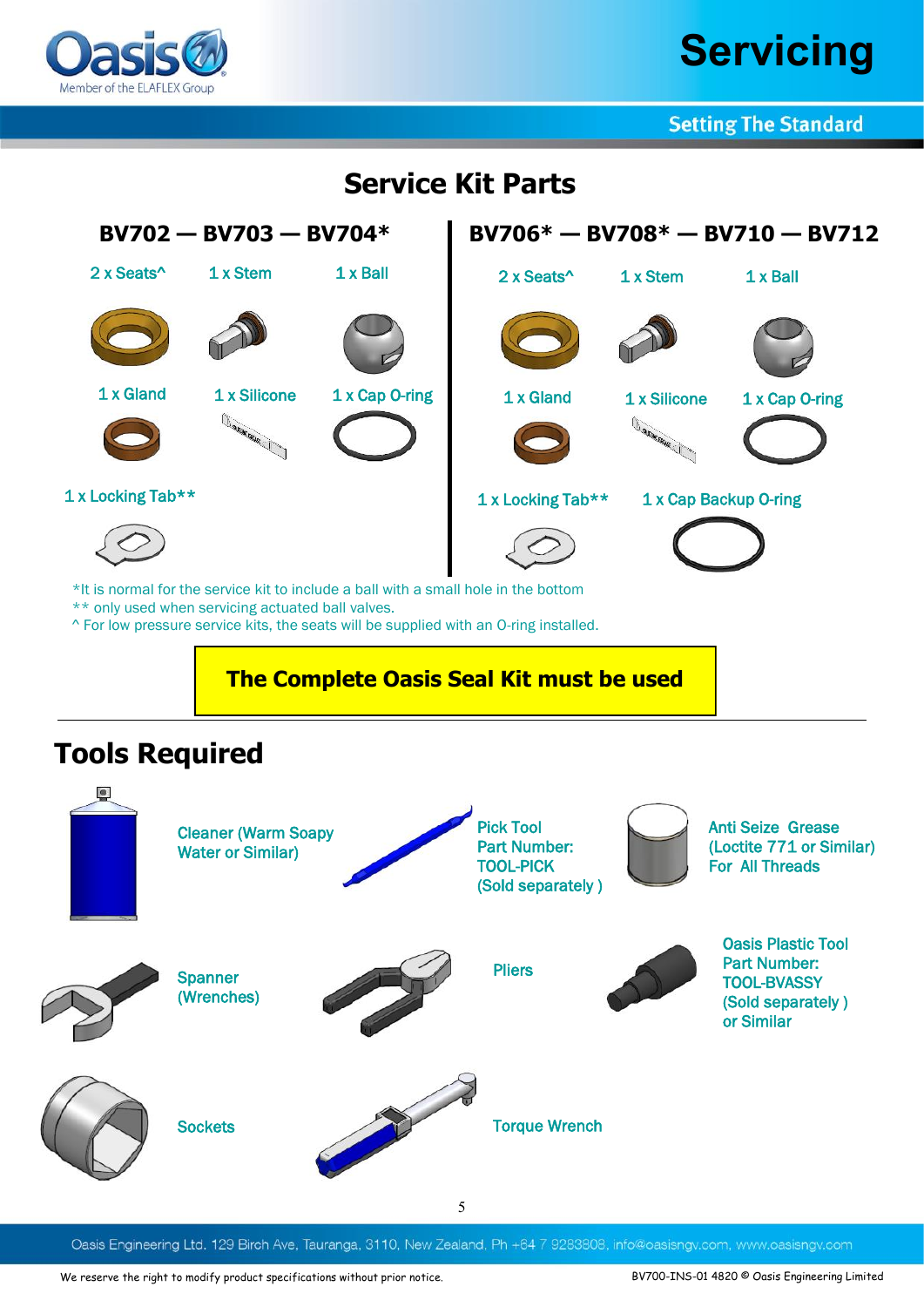

# **Servicing - Disassembly**

#### **Setting The Standard**

1. Unscrew stem nut. 2. Remove handle. 3.Discard gland. is del. Open and close valve to ensure all trapped gas is released. 4. Remove end cap. 5.Discard seat. 6.Remove ball. **BV702 - BV703 BV704 - BV706 - BV708 - BV710 - BV712**7. Remove 2nd seat first. The mass of the Taurus and Taurus 7. Remove stem first. **Do not scratch body** 6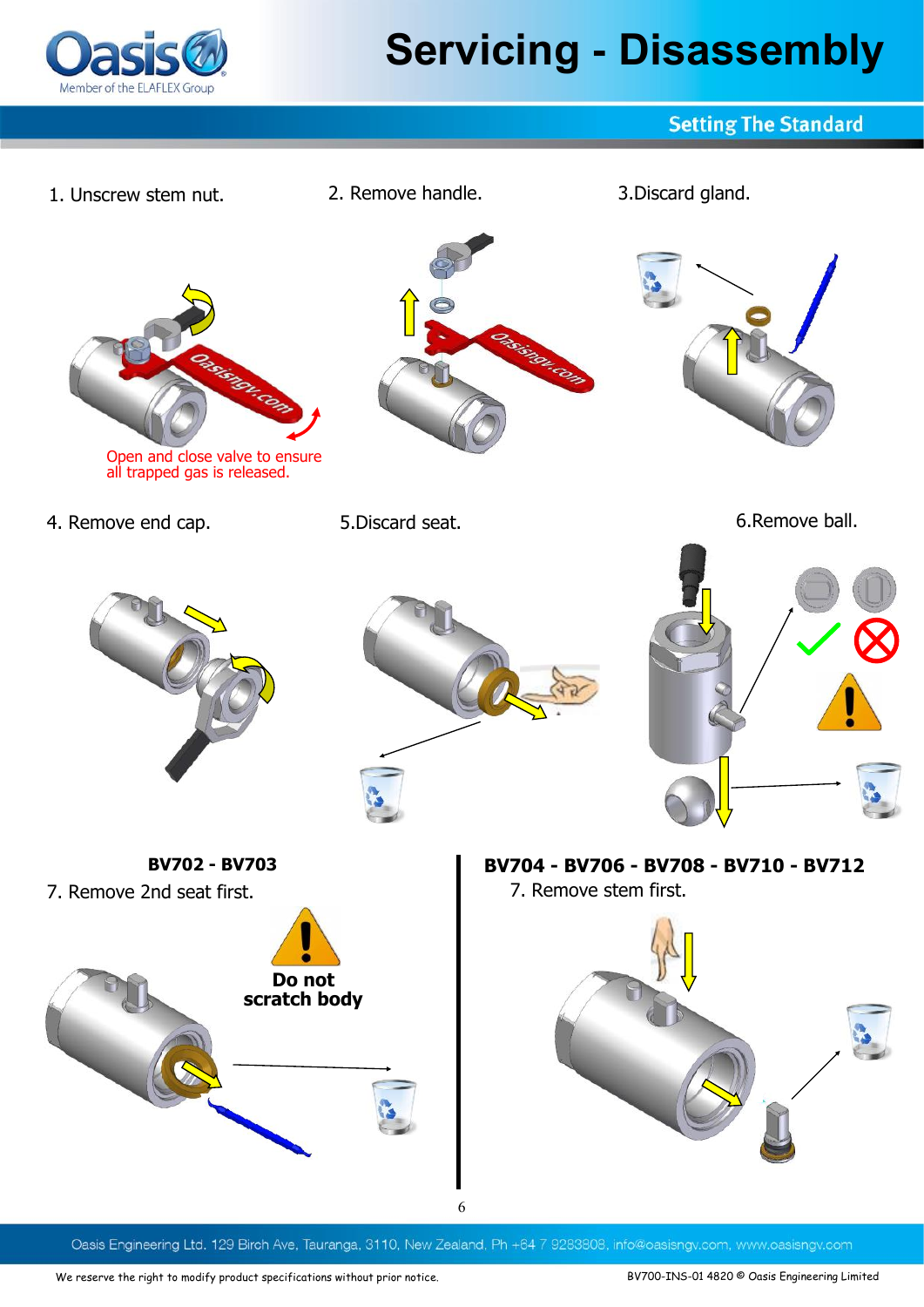

### **Servicing - Disassembly**



10. Clean body and end cap. Visually inspect parts for damage.

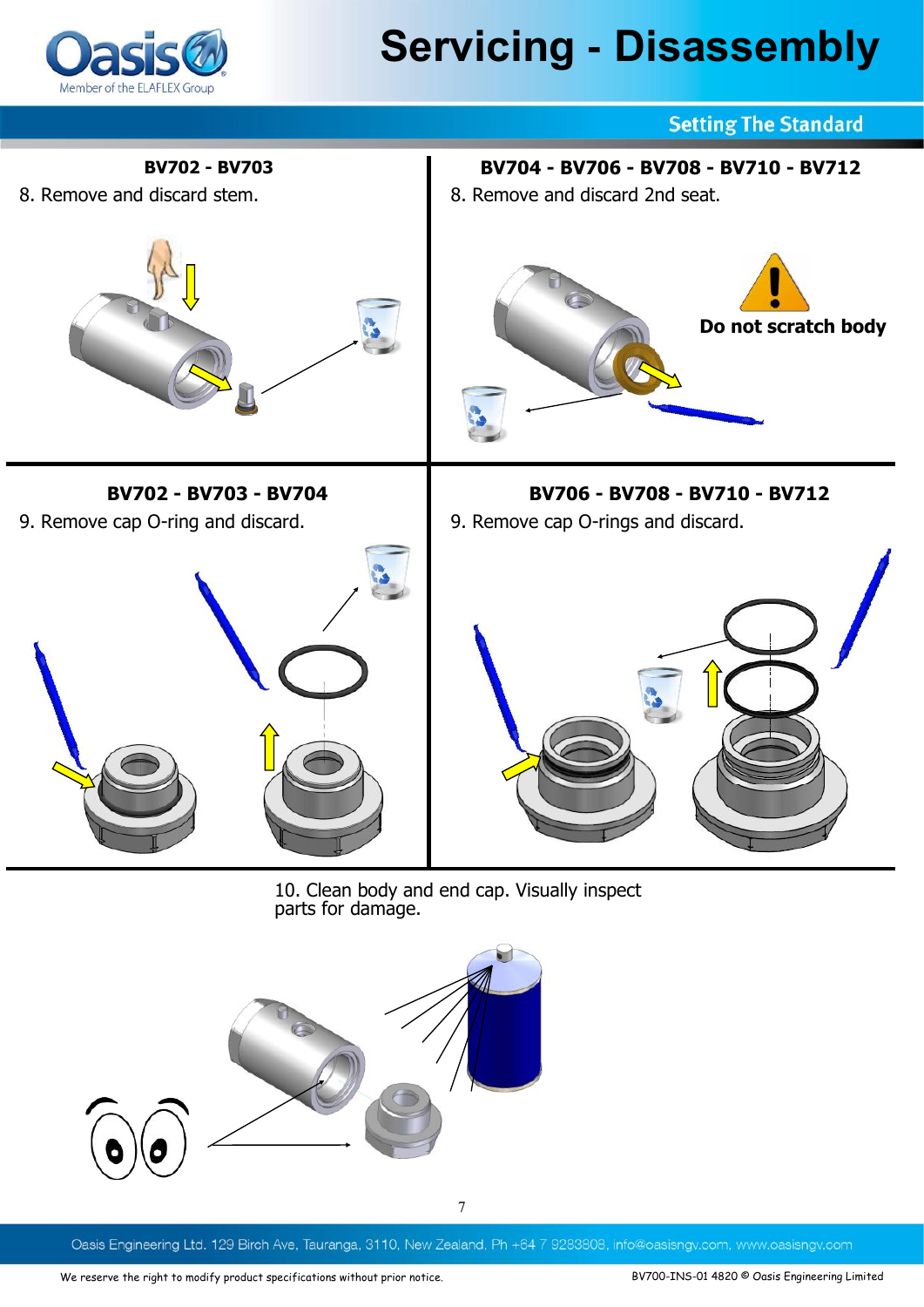

#### **BV702 — BV703 — BV704**

1. Fit O-ring.



2. Insert Stem Assembly first.



3. Apply silicone grease to new seat and install. Take care not to pinch O-ring when installing low pressure seat.



**Setting The Standard** 

#### **BV706 — BV708 — BV710 — BV712**

1. Fit End Cap O-rings.



### **BV702 — BV703 BV704 - BV706 - BV708 - BV710 - BV712**

2. Apply silicone grease to new seat and install first. Take care not to pinch O-ring when installing low pressure seat.



3. Insert Stem Assembly.



Oasis Engineering Ltd. 129 Birch Ave, Tauranga, 3110, New Zealand, Ph +64 7 9283808, info@oasisngv.com, www.oasisngv.com

8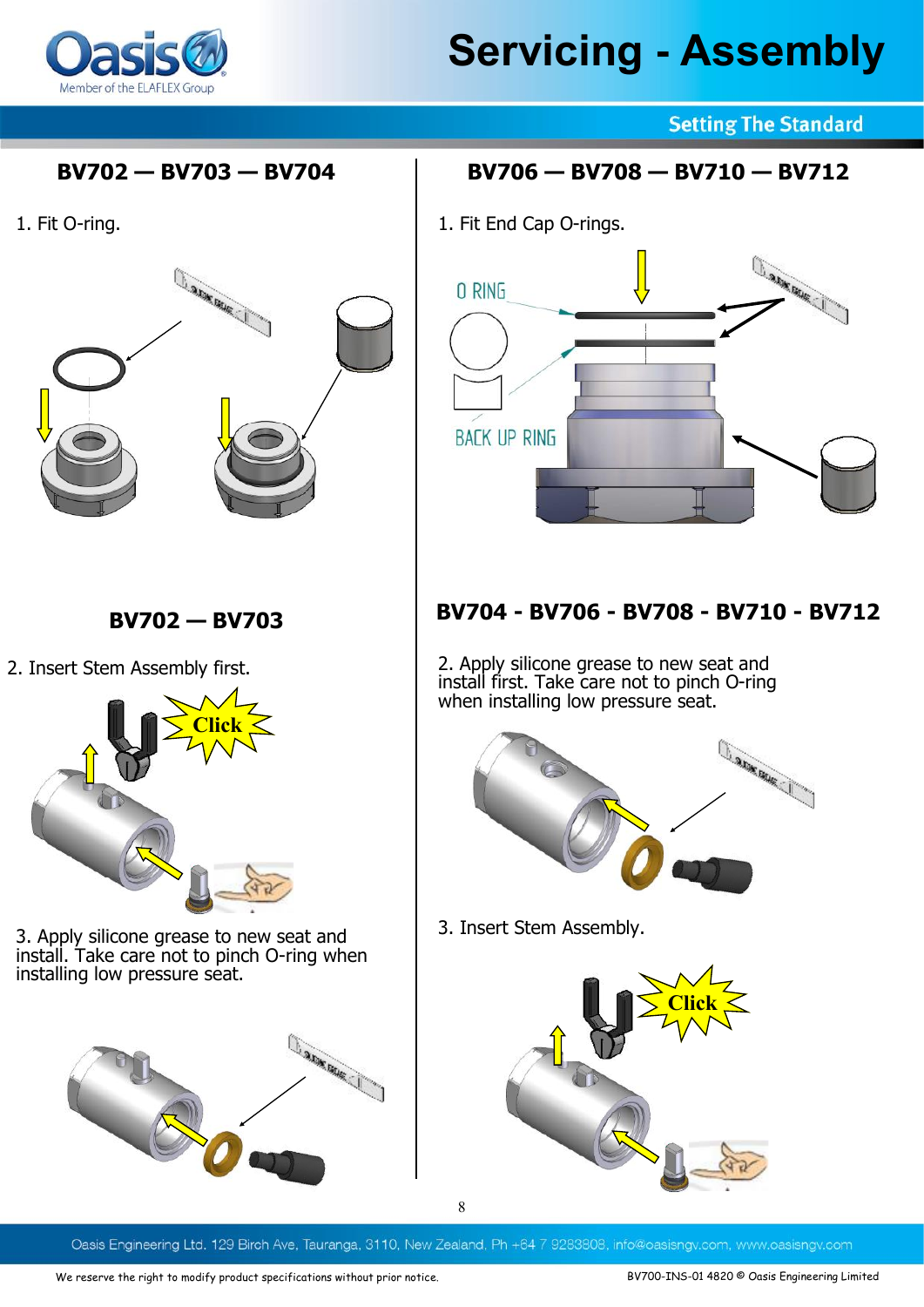

#### **Setting The Standard**

4. Insert Ball.



5. Apply silicone grease to new seat and install. Take care not to pinch O-ring when installing low pressure seat.

#### **BV702 - BV703 - BV704 BV706 - BV708 - BV710 - BV712**

5. Apply silicone grease to new seat and install in cap. Take care not to pinch O-ring when installing low pressure seat.





9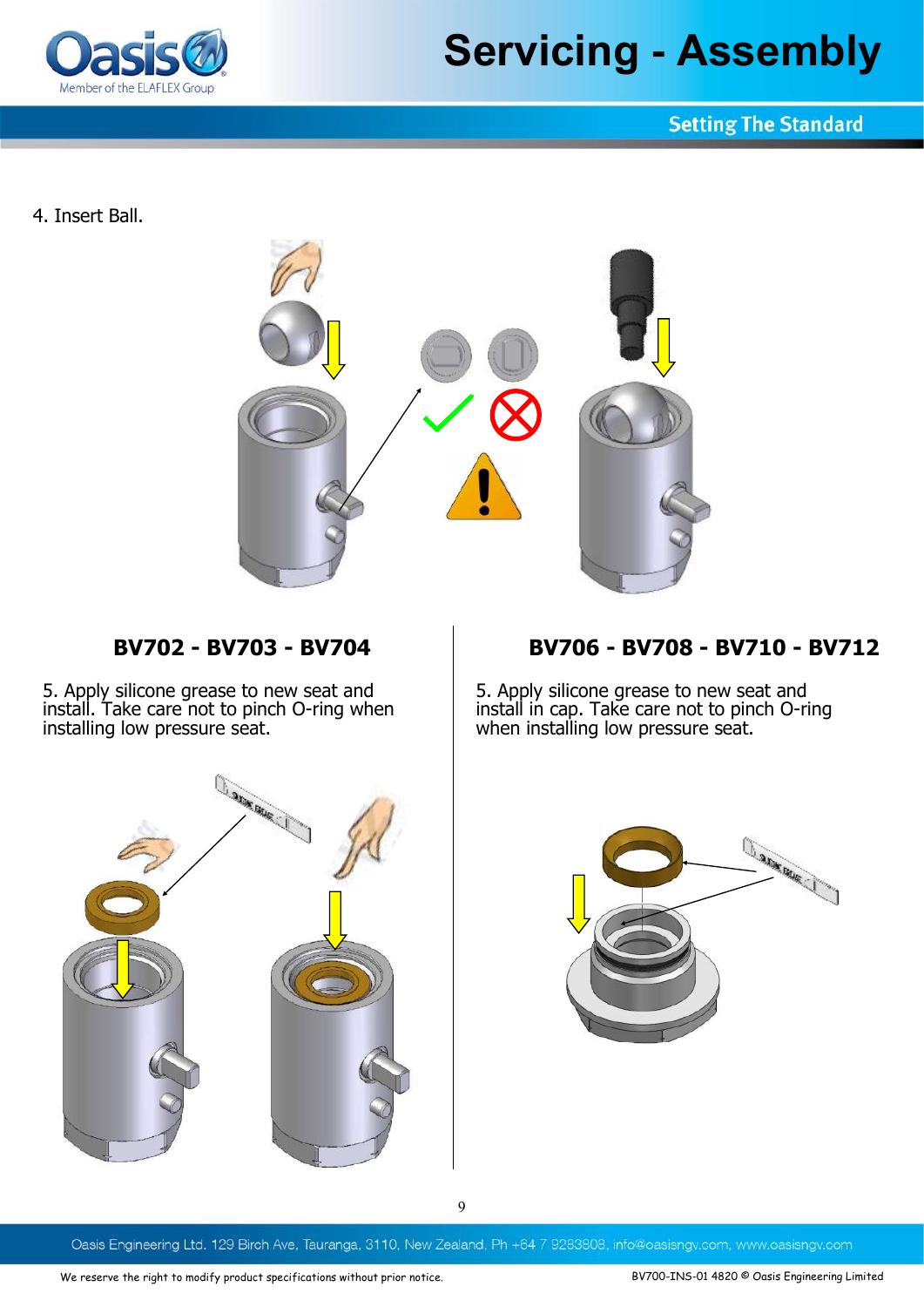

#### **Setting The Standard**

6. Torque tight the end cap.



**Recommended End Cap Torques:**

**BV702=35Nm BV703=50Nm BV704=60Nm BV706=120Nm BV708=120Nm BV710=120Nm BV712=120Nm**

7. Install gland and screw on handle nut.





8. Tighten stem nut.



**Recommended Handle Nut Torques:**

**BV702=3Nm BV703=3Nm BV704=3Nm BV706=6Nm BV708=6Nm BV710=6Nm BV712=6Nm**